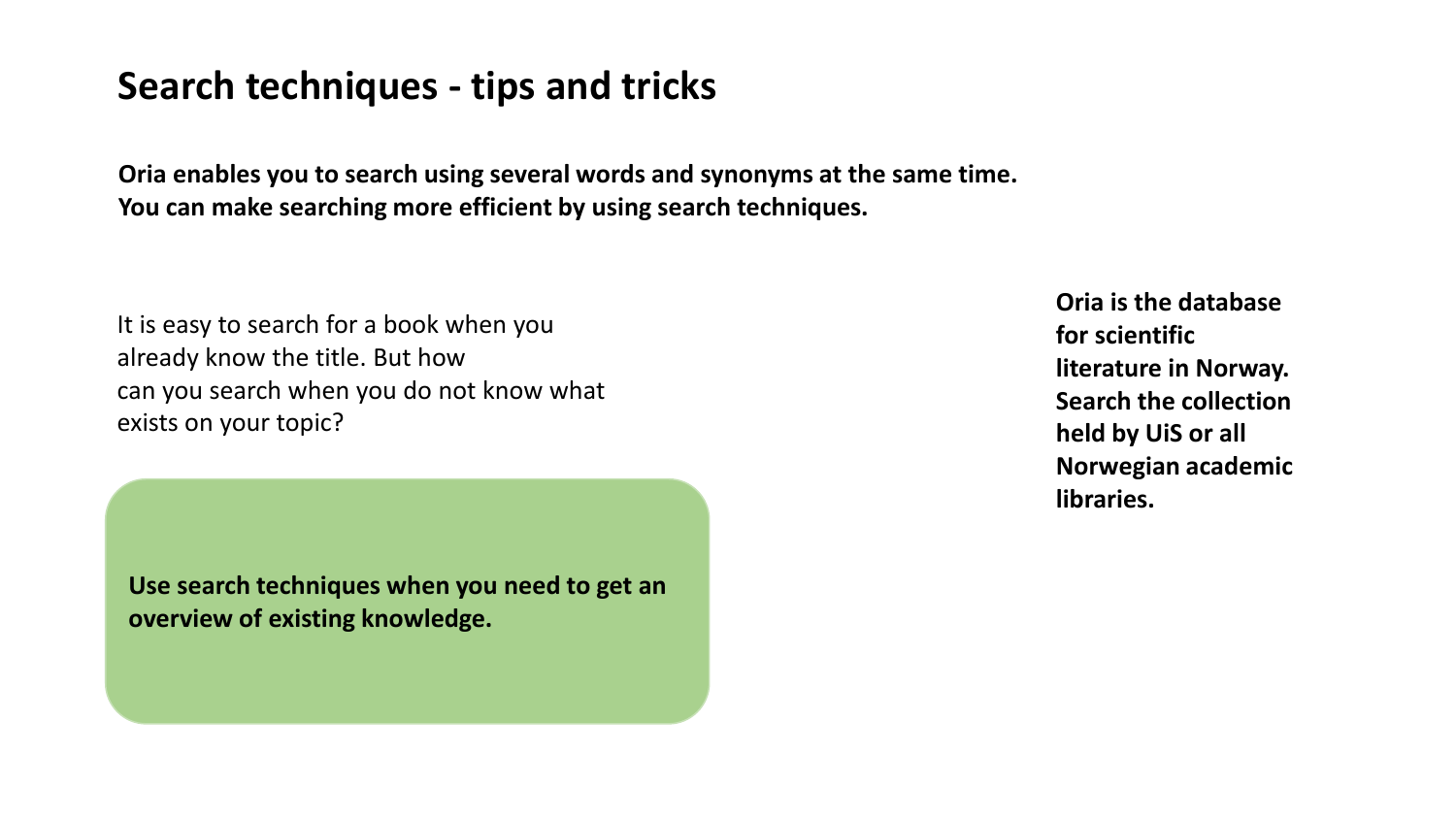### **Search throughout Norway**



Oria is the Norwegian scientific literature database. Search in "Norwegian Academic Libraries" to view the holdings of all academic libraries in Norway.

By doing this, you can order and borrow books from throughout Norway. Log in and use the button "Resource sharing request" to order items not available at UiS. A few days later, you will be able to collect the material at the UiS Library.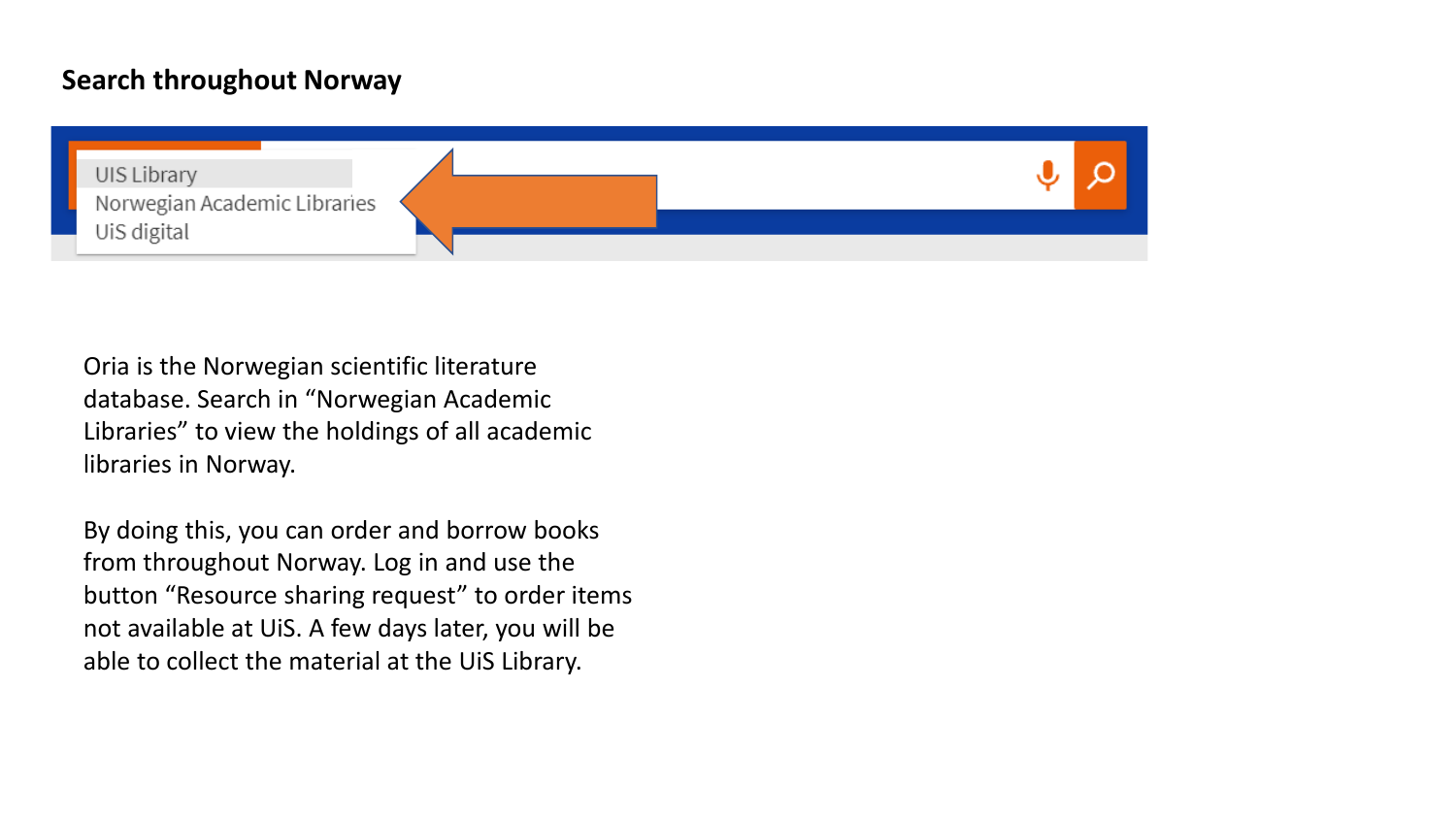### **Synonyms are smart**

#### **OR**

Write OR with capital letters between the synonyms. The search results will include literature that mentions either the first word **or** the other.

We cannot know exactly what words the authors have used. That is why synonyms are useful.

The search results here will *either* have the word advertisement *or* the word commercial – or both words.

UIS Library **v** advertisement OR commercial



There are a lot of words that have a similar meaning

vouth adolescent young adult teenager

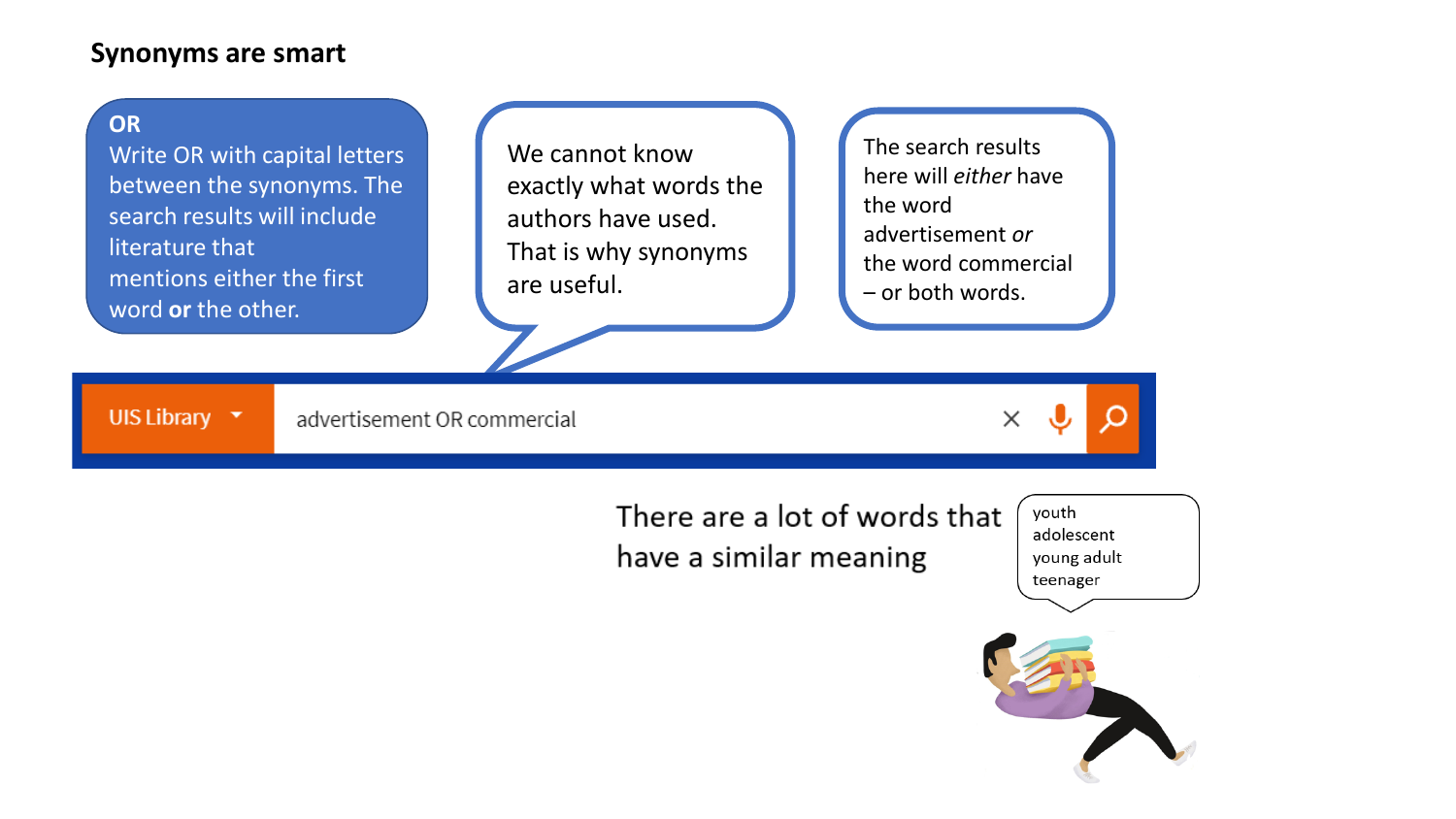## **OR + PARENTHESIS**

When searching for different concepts at the same time, you need to place the synonyms inside of parentheses to get the right search results.

UIS Library **v** 

This search will give search results with **at least one word from each parenthesis.** 

(advertisement OR commercial) (smoking OR tobacco)

 $\times$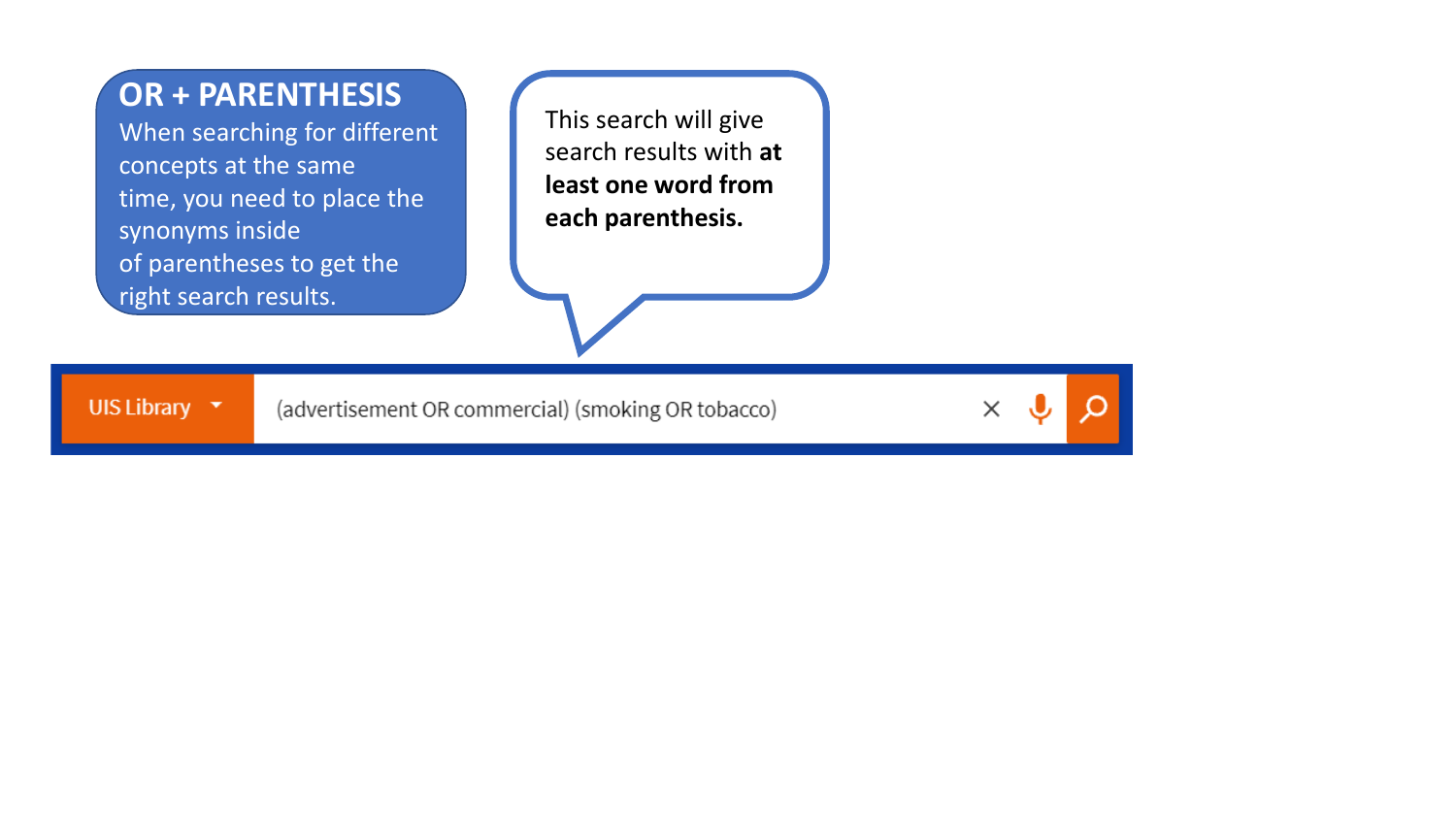## **AND = more precise searching**

**AND** is used when you include several words at the same time in your search. The more words you use, the fewer the results.

These two searches give the same search results. You do not need to type the command AND between search terms in Oria. **AND is inserted automatically.**

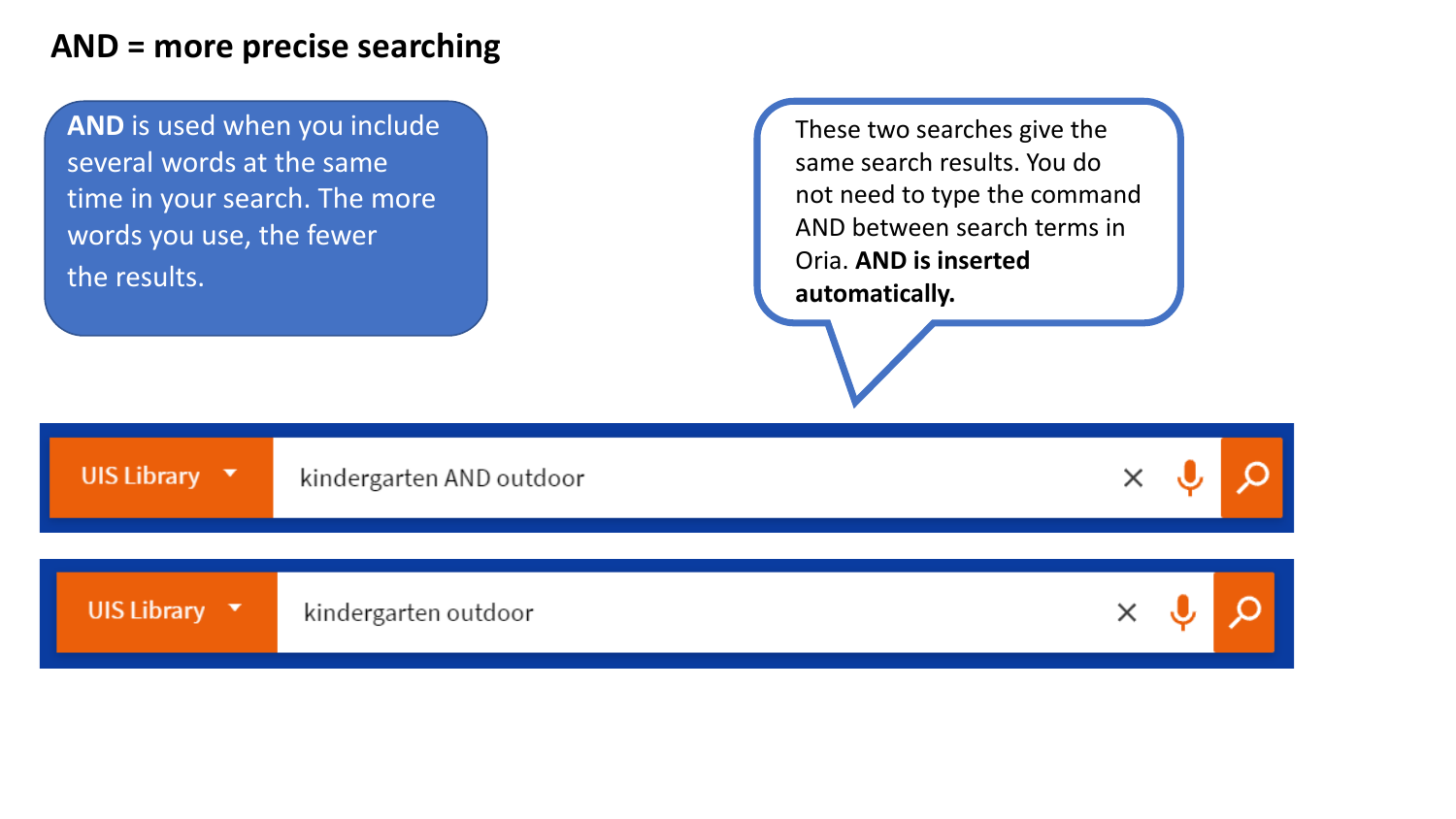#### **Get more results by truncating**

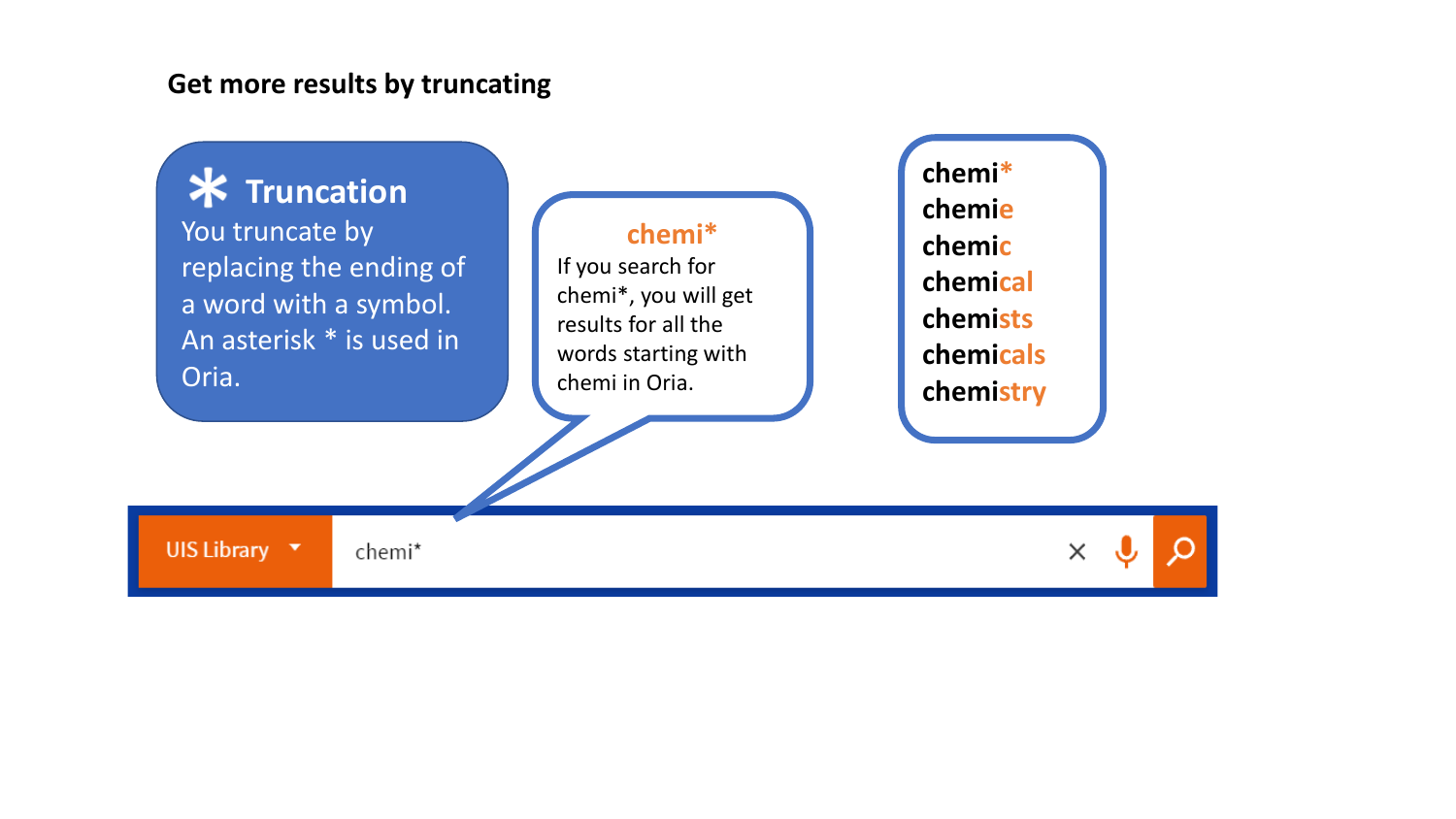## **Searching for expressions and phrases**

If you want the words to always appear next to each other, put them inside quotation marks **«».**

## UIS Library  $\blacktriangledown$

"social media"

the exponential rise of social media use in e nent, academic research and managerial pr n to how it can be used for open innovation ion funnel, spanning ideation, R&D, and con little understanding of how companies can ent social media for open innovation. Utilizi

If you do not use quotation marks, the words will appear anywhere and in random order in your results.

of mediated, spiritualized social change. world and across disciplines, the authors d with media - from television to Internet, practices. The very fluidity of the meaning

#### UIS Library  $\blacktriangledown$ social media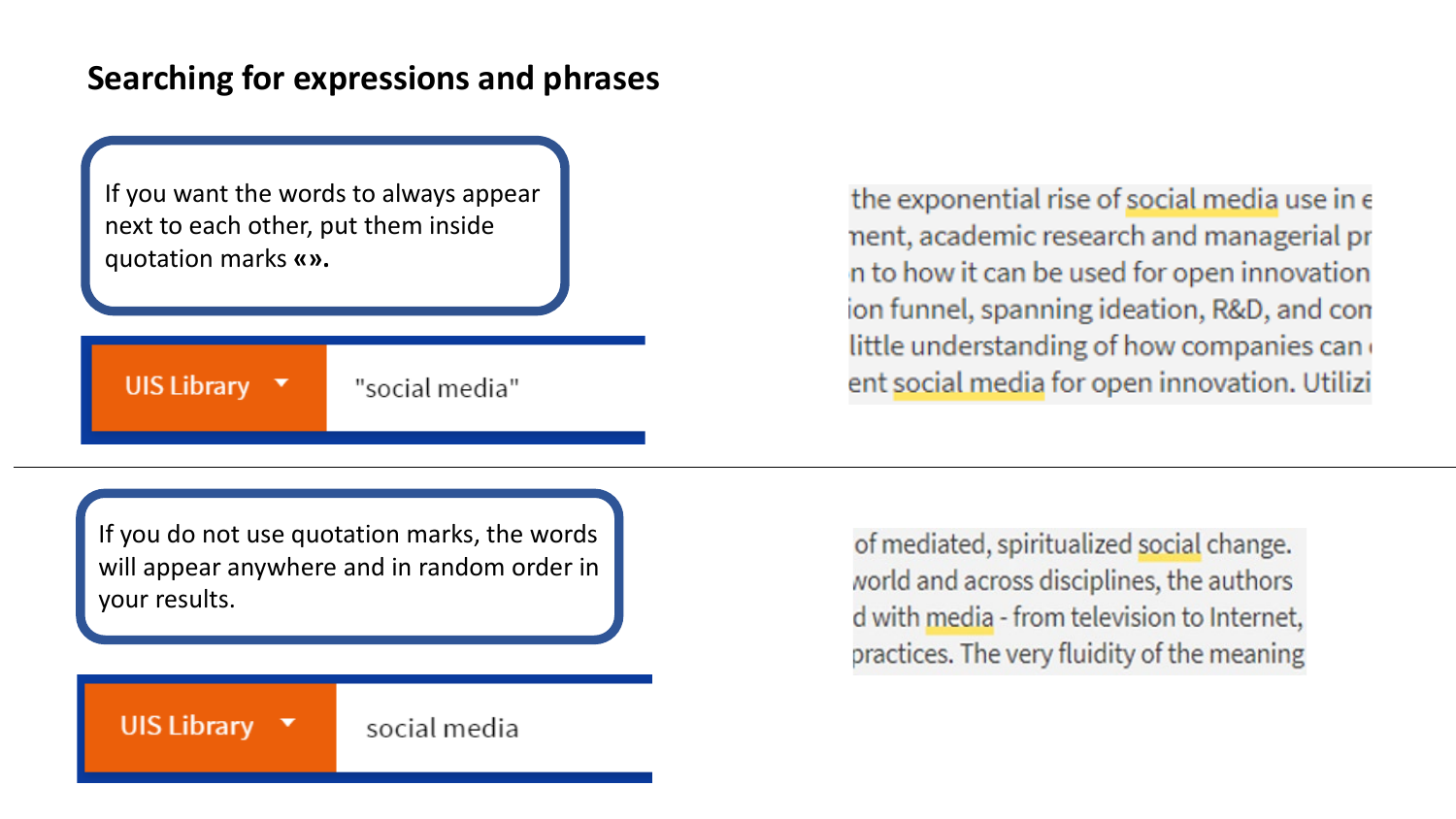## **Summary**

**AND** is used when you If you want the words include several words at the always to appear next We cannot know exactly what same time in your search. to each other, then words the authors have used. put them inside of AND is inserted quotation marks **«».** Write OR with capital letters automatically in Oria (not between synonyms. visible unless you type it in).UIS Library (citation\* OR sourc\*) AND "academic writing" Norwegian Academic Libraries You can choose between the When searching for different UiS library and all Norwegian **\*** You truncate by concepts at the same time, you Academic Libraries. replacing the ending of need to put the synonyms words with a **\***.

within parentheses ().

 $\Omega$  $\times$